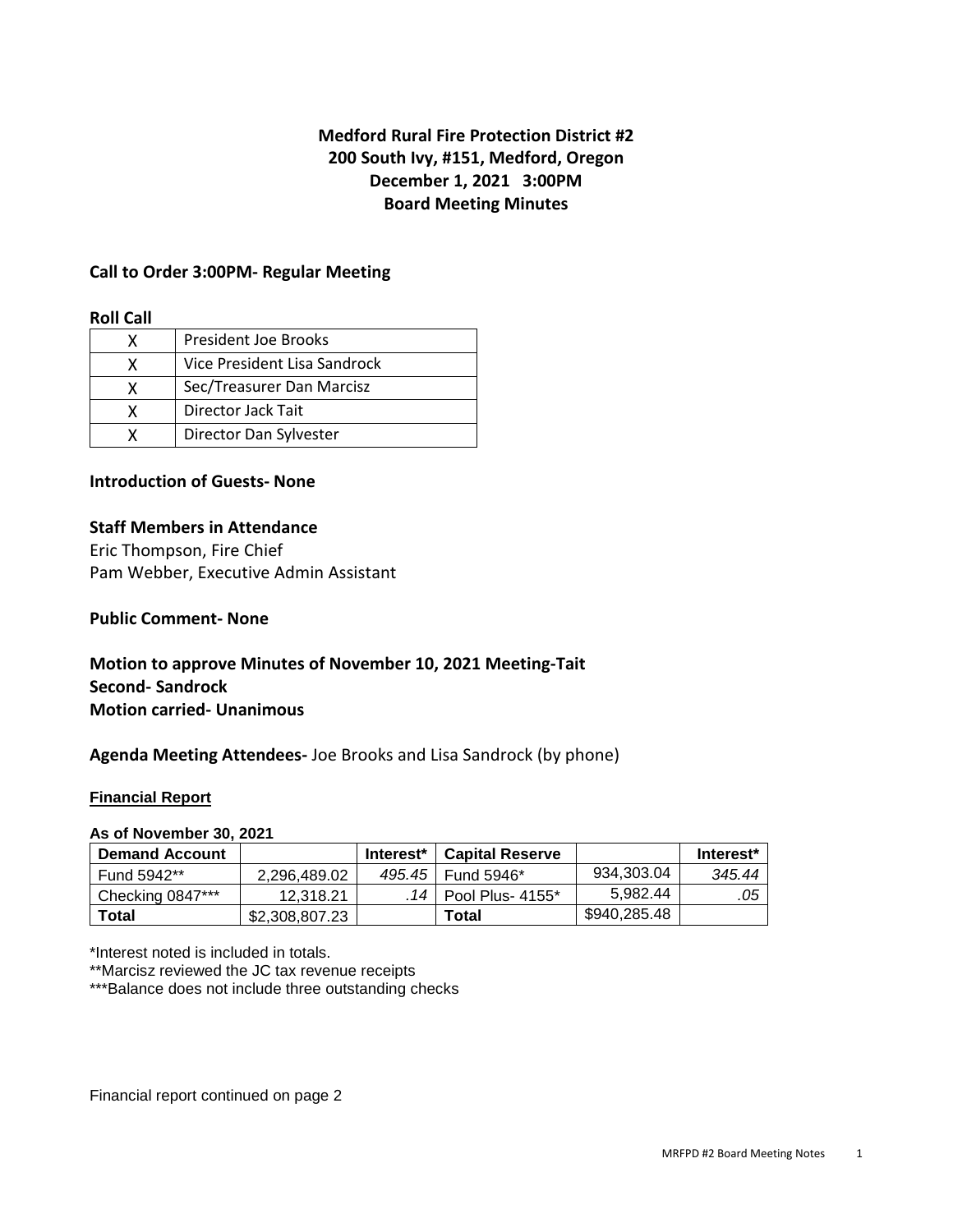| <b>Expenses</b>                                   |              | Line #   |        |
|---------------------------------------------------|--------------|----------|--------|
| PO#1870 Government Ethics Commission- Annual dues |              | 548.82   | 1-5075 |
| Secretary/Treasurer Stipend                       |              | 500.00   | 1-5180 |
|                                                   | <b>Total</b> | 1.048.82 |        |

## **Motion to pay \$1,048.82 in expenses- Tait Second- Sandrock Motion carried- Unanimous**

## **Correspondence- Marcisz**

The annual SDAO Conference is scheduled to take place February 10-13, 2021 in Eugene, Oregon. Limited "in-person" spaces. Board members who noted they will attend:

 Dan Marcisz Dan Sylvester Joe Brooks Lisa Sandrock (Tentative)

# **Motion to approve up to \$3,800 for board members to attend the SDAO Conference- Sandrock Second- Tait**

**Motion carried- Unanimous**

### **New Business**

### **HB5006 Funds (Item not on the agenda)- Marcisz**

Marcisz informed the board that House Bill 5006 will pay the District \$620,000 from the State of Oregon, but through Jackson County. Aaron Ott was recently made aware of the funds and he is keeping Marcisz informed as we learn more. The relief will be paid each quarter in \$51,700 increments. Shannon Belle at JC Tax Assessors office is advising Marcisz. The district will conduct a supplemental budget in order to expend the funds. There was discussion regarding various options of how the funding could be utilized. Additionally, Brooks requested a comparison of tax receipts paid in November 2020 to November 2021 in an effort to determine the impact of the Almeda Fire on tax receipts.

### **Old Business**

### **Distribution of Secretary/Treasurer Duties- Marcisz**

Marcisz explained that he will be with the board through June 2023 when his term expires. He informed the board that he will not be running for a board position following the expiration of his term.

Sylvester asked for a report from Chief Thompson regarding other districts. Chief Thompson contacted Chief Horton of JC Fire District #3 to inquire how they conduct district business. He noted that district staff provides all Financial duties. JCFD#3 is a much different situation and therefore not the best example.

Sandrock suggested that we seek a professional that could help with some of the financial legal requirements. For instance, guidance on how the District should handle the HB5006 funding.

## **Follow up on PO Box for District Correspondence**- Marcisz

Marcisz noted that the State prefers a physical address, rather than a PO Box. Marcisz will research and ask for input at the SDAO conference. There was a consensus to consolidate all the mail delivery to one location.